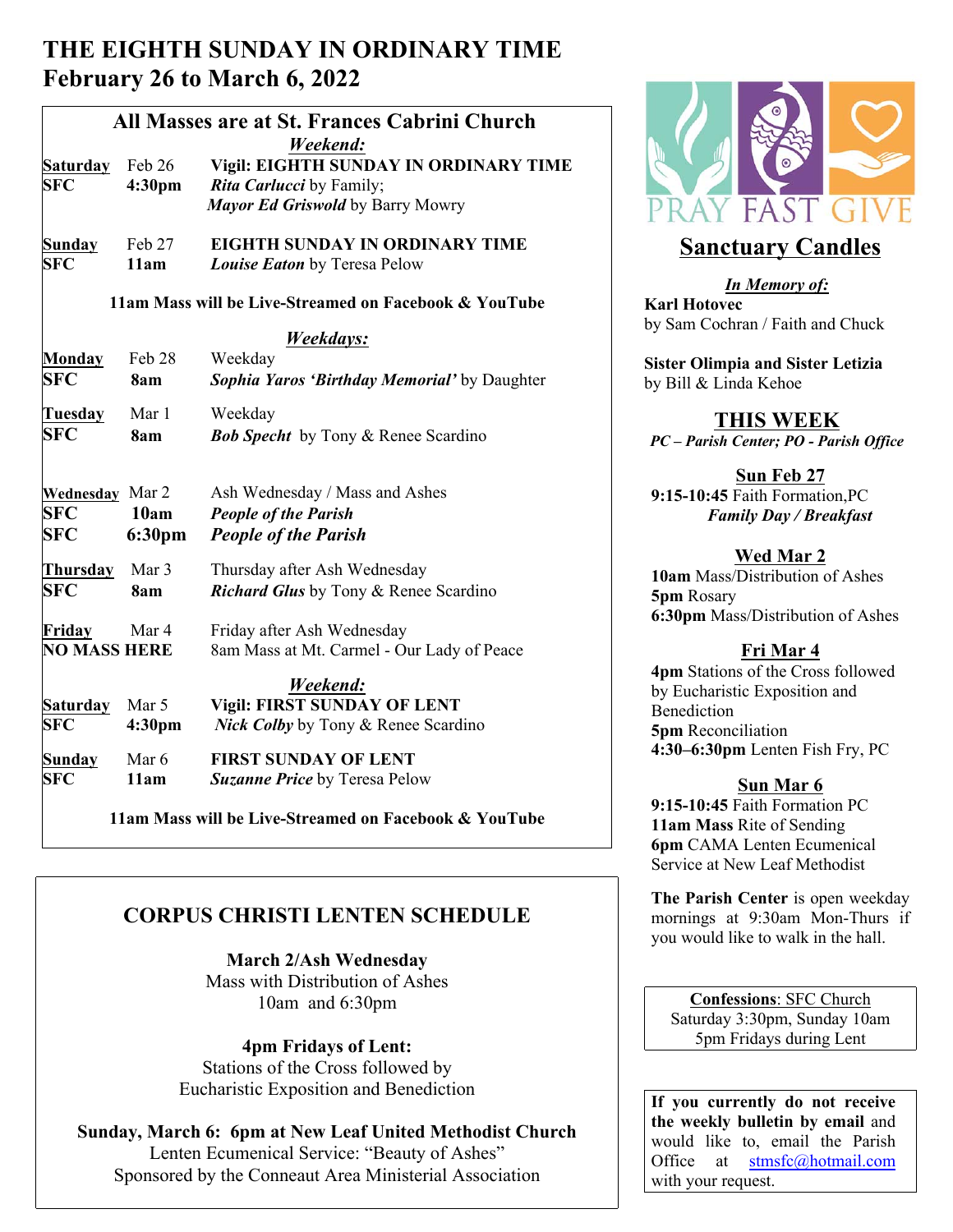# **Time, Talent & Treasure** *Faithful Stewards: Supporting our Parish Mission*

#### **Stewardship:**

*"A good tree does not bear rotten fruit, nor does a rotten tree bear good fruit. " (LUKE 6:43)*

Are you using your gifts in the way God intended? Have you asked God how He would like you to use them? Do you compare yourself to others and complain about what you don't have instead of being thankful for what you do have? God gives each of us unique gifts and a unique plan. Listen to how God is calling you to use your gifts, to bear good fruit for the glory of His name.

#### **Parish Sacrificial Giving**

**Sunday** \$4,972 73 Envelopes 3 On-Line

#### *Thank you for your continued generosity!*

**The St. Vincent de Paul Society's** monthly collection will be next weekend, March 5/6.

**The Men's Fellowship Group** will not be meeting during Lent. The meetings will resume on Tues, May 3 at 6pm.

**Vocations**: *"Therefore…be firm, steadfast, always fully devoted to the work of the Lord."* Are you considering devoting your work to the Lord as a priest, deacon, sister or brother? Call Fr. Kopp at 330/744-8451 or email: skopp@youngstowndiocese.org

**Fish Dinners** are starting Fri, March 4 at the Parish Center. There will be 'Dine-In' as well as 'Take-Out'.

# *See the flyer enclosed for details on the menu/pricing.*<br>If you are willing to volunteer at the dinners, please call

Nick Perkoski at the Parish Office.

We need help taking orders at the doors, serving, selling Pop/Water and clean-up.

*Donations of baked goods may be dropped off on Friday's from Noon – 4pm at the Parish Center.* 

#### **A Prayer for Families**

We bless your name, O Lord, for sending your own incarnate Son, to become part of a family, so that, as he lived this life, he would experience its worries and its joys. We ask you, Lord, to protect and watch over our family, so that in the strength of your grace its members may enjoy prosperity, possess the priceless gift of your peace, and, as the Church alive in the home, bear witness in this world to your glory.

We ask this through Christ our Lord. Amen

### *Our Featured Advertiser this week is:* **THOMPSON\*SMITH\*NESBITT FUNERAL HOME**

*Thank you for your support of our weekly bulletin!*

#### **Fasting and Abstinence During Lent**

Obligatory days of fasting and abstinence for Catholics are Ash Wednesday, March 2 and Good Friday, April 15. In addition, Fridays during Lent are obligatory days of abstinence from meat.

It is an obligation to fast from age 18-59. Fasting means a person is permitted to eat one full meal, as well as two smaller meals that together are not equal to a full meal. The norms concerning abstinence from meat are binding upon members of the Catholic Church from age 14 onward.

#### *NEWS FROM FAITH FORMATION*

**Faith Formation, Family Days and Sacramental Meetings**

March  $6 \sim$  Faith Formation **March 13 ~ Faith Formation and First Communion Parent Meeting March 19 ~ Confirmation at the Cathedral** March  $20 \sim$  Faith Formation March  $27 \approx$  Faith Formation

#### **Lenten Confession Schedule**

Fridays 5pm Saturdays 3:30pm Sundays 10am

Wed, March 16 5-8pm Tues, April 12 5-7pm Wed, April 13 11am-1pm

Confessions may also be arranged by calling the Parish Office at 599-8570 for an appointment.

#### **News from St. John School**

**Virtual St. Patrick's Day Raffle** is March 12, with 7 Lucky Nights of raffles, gift cards and wonderful prizes to win from March 5–12. Tickets are \$300 each; only 200 main board tickets sold. Many great cash prizes again this year! ( $1$ <sup>st</sup> and  $195$ <sup>th</sup> ticket drawn wins \$1,000 / 25, 50, 100, 125, 150, 175<sup>th</sup> tickets drawn win \$500 / 3, 17, 79, 191, 192, 193, 194th tickets drawn win \$200 / last 5 tickets drawn win \$4,000 each!

Buy tickets online at www.bidpal.net/stpat22 or call Christy Kovacs at 440/997-5531. Register to play and win by texting stpat22 to 243725. Corned beef dinners available for pre-purchase and curbside pickup.